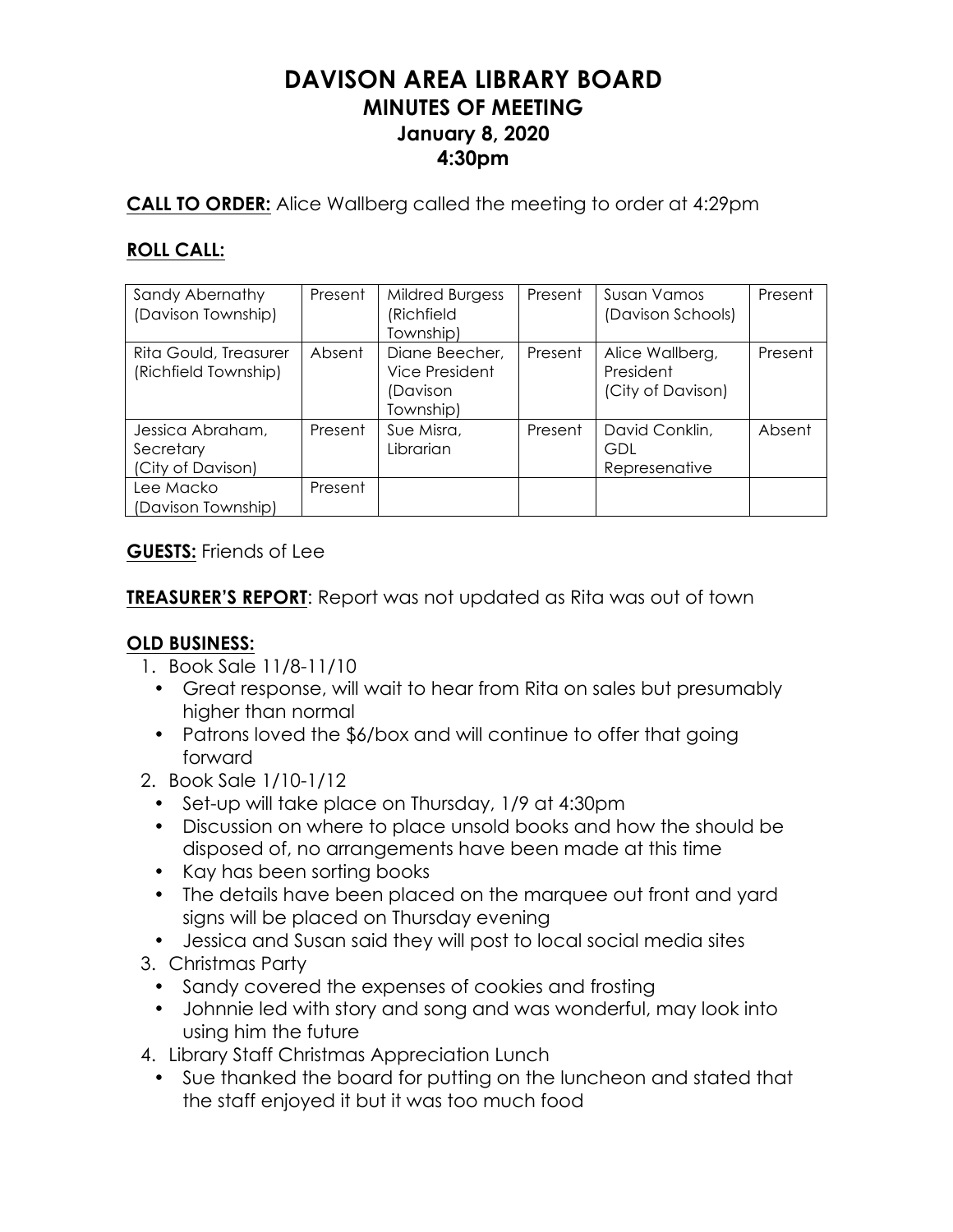# **NEW BUSINESS:**

- 1. Alice notified board that prior to any purchases you will need to get approval from board
- 2. Librarian's Report (see attachment)

# **LIBRARIAN'S REPORT:**

# **Davison Library Librarian's Report January 8th 2020**

## **Community Relations**:

We had our November books sale on Nov 8-10<sup>th</sup>. The Board members Rita, Rusty, Alice, Diane, Millie, Sandy and volunteers Jack Abernathy & James Wallberg worked hard for the setup, during the sale and tear down.

The left over books were picked up by Cottage Books.

Our last board meeting was on November  $7<sup>th</sup>$  2019.

The library Book sale is scheduled for January 10, 11 and  $12<sup>th</sup>$ . Our board members have worked hard sorting books. Jim Wallberg has been getting boxes for the donated books.

The library board got Pizza and pop for the staff on December  $16<sup>th</sup>$ .

Christmas decorations were put up by Diane Beecher. My page Teresa also decorated the library with a new Christmas tree, ornaments, garlands and window decorations. Thanks to Teresa for her efforts.

2nd Annual Parade of Lights in Davison was held on December 6<sup>th.</sup> It was Christmas on Main Street with carolers performing through the evening. Santa was spotted and the annual tree lighting was at 6:45 pm. The event started at 6 pm. It also marked the celebration for the High School Varsity Football team winning the State title. This event was part of the downtown development authority

## **Library Operations**:

Our door counter for November was 9776, December was 6,296, We had 2181 selfcheckout usage for November 1143 for December. We had 1134 hours of PC logins in November, 944 in December. We had 370 WIFI logins for November & 319 WIFI logins for December.

The circulation statistics for November was 14,784, 9,835 for December. The new patrons added in November were 99. In December we added 47 new patrons.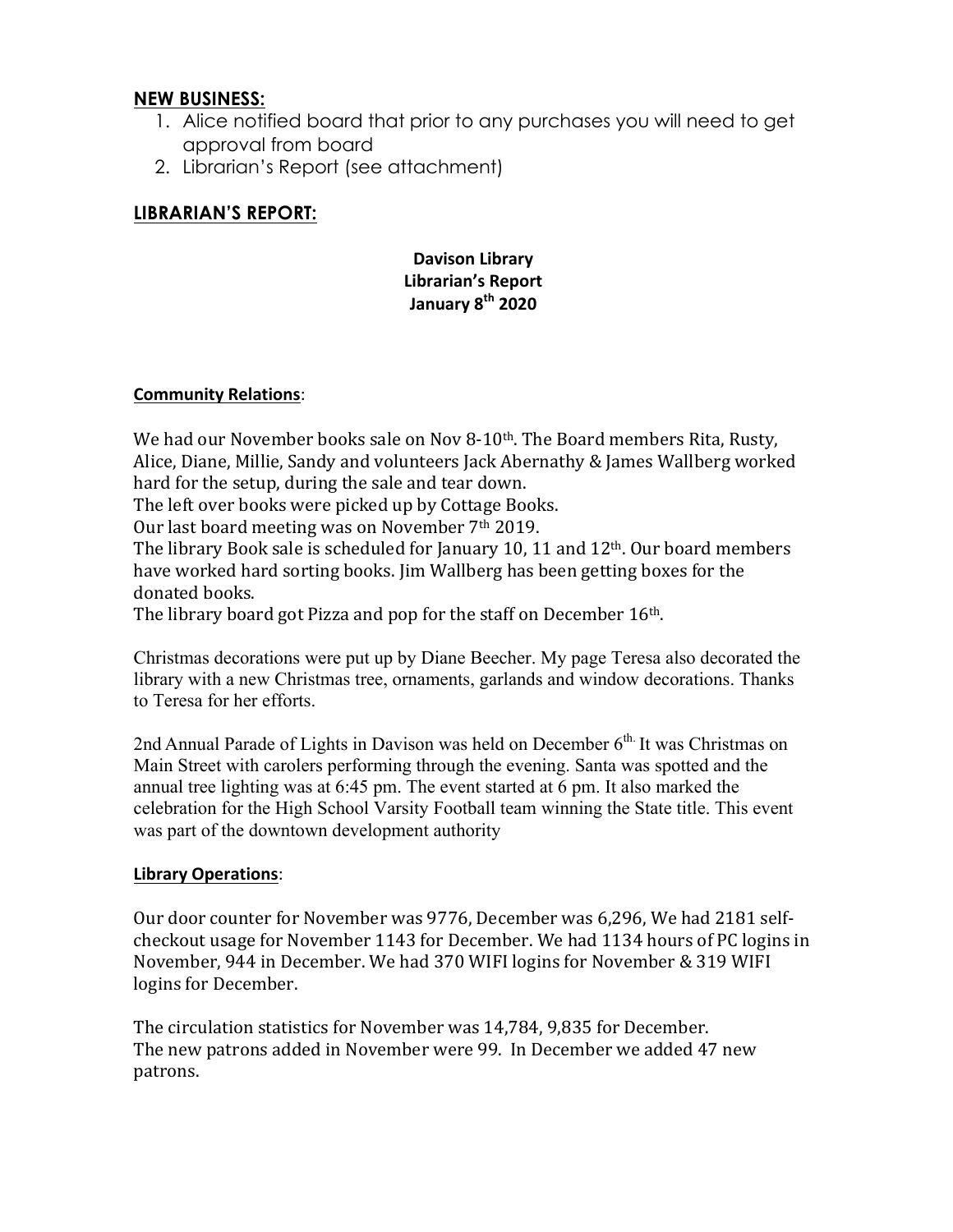Currently I have 2 volunteers that have been regularly volunteering at the Library. Thanks to Brian & Randy for their time.

We have been receiving lot of new materials from the technical services department.

Weeding was done in the paperback, biography, adult fiction, adult non-fiction and cook book sections in November and December.

Items were checked out from the various displays. Ariana & Zachary worked on the posters and displays.

We had the staff picks book, Back to school display and the Window display. Items were checked out from the various displays. Ariana & Zachary worked on the posters and displays.

For the window display for November we had "What is your favorite thing you do on the weekend?" and "What is your favorite subject"? We had 34 entries.

For the window display for December we had "What is your favorite Christmas Movie?" and "Who is your favorite Reindeer"? We had 23 entries.

We have been also getting new materials from HQ-TS.

I have been stocking the book sale cart in the lobby.

Staff participated in jean days this month.

New games arrived from the Technical services departments.

Rita brought in the book sale book marks for 2020-2021. Teresa Fecher cut them up.

Hepatitis A health advisory notice was placed on the bulletin board on December  $4<sup>th</sup>$ .

December Reference statistics was recorded from December 2<sup>nd</sup> through December 8<sup>th</sup>. The stats were sent to Liz on December  $9<sup>th</sup>$ .

4 playaways were adopted from the Flushing branch on December  $10<sup>th</sup>$ .

We received closing signs for the holidays, program flyers and posters from the CR department on December 11<sup>th</sup>.

Flyers regarding New year's resolution, Seasonal Affective Disorder that were sent from Jerilyn on December 11<sup>th</sup> were placed in the staff room bulletin board.

I received the 2020 World Book on December  $16<sup>th</sup>$ .

Abigail H. changed the LED sign to reflect upcoming events and holiday closings.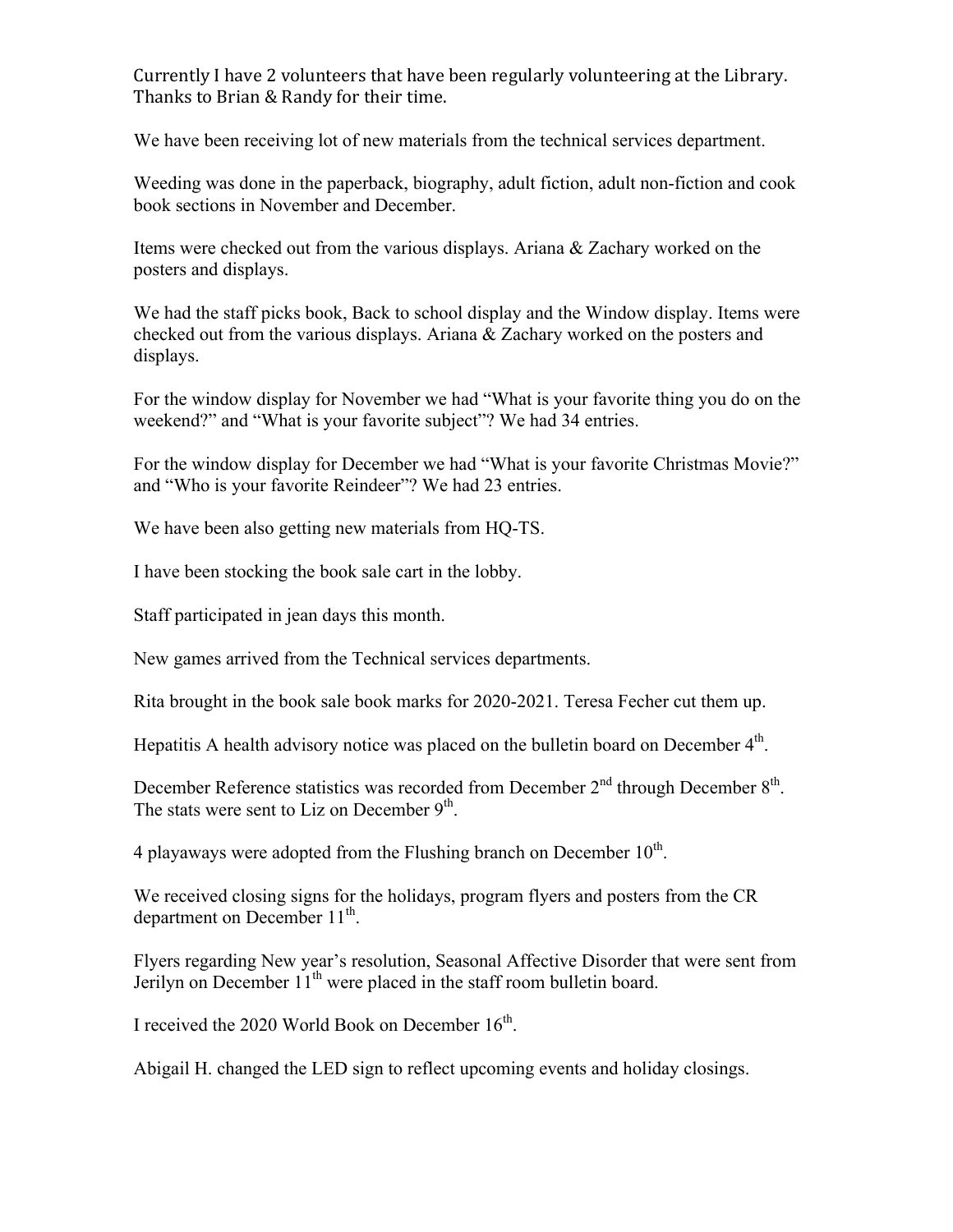#### **Staff Recognition:**

I would like to recognize Mary for mentoring me. She will be missed.

I would also like to recognize Shari for ordering replacement titles for the JF section

& Marya for ordering movies that my patrons have requested.

Team Davison which comprise of all my awesome pages and Library Assistants that work here deserve a round of applause for their hard work in 2019.

#### **Equipment:**

The Xerox copier was having error issues which could not be resolved on December 4<sup>th</sup>. The technician was contacted to resolve the issue. The Xerox technician was here on December  $6<sup>th</sup>$  and performed the software updates. It is working fine now.

The Xerox Work Center 6505 has a jam and is in operational at this time. IT was notified on December 30<sup>th</sup>.

#### **Physical Facilities**:

The DVD drawer locking mechanism was replaced by Brian.

Brian also anchored the flap for the front automatic sliding door on November  $6<sup>th</sup>$ .

The Men's bathroom was clogged on November 6th. DPW was contacted and they took care of the problem immediately.

#### **Groups:**

#### **Weeding Projects**:

The total number of items weeded in November was 550 & December was 919. The graphic novel section was weeded to make room for Marvel DVD's. The Teen fiction section was also weeded and the items were given to the Board for the book sale. The Adult fiction and Adult Non-Fiction sections were also weeded.

## **Problems**:

------------------------------------------

#### **EVENTS**

------------------------------------------

#### **Programs:**

November 20th, we had a Classroom visit from Good Lutheran Shepherd School. We had 3 adults and 5 kids that visited the library and checked out books.